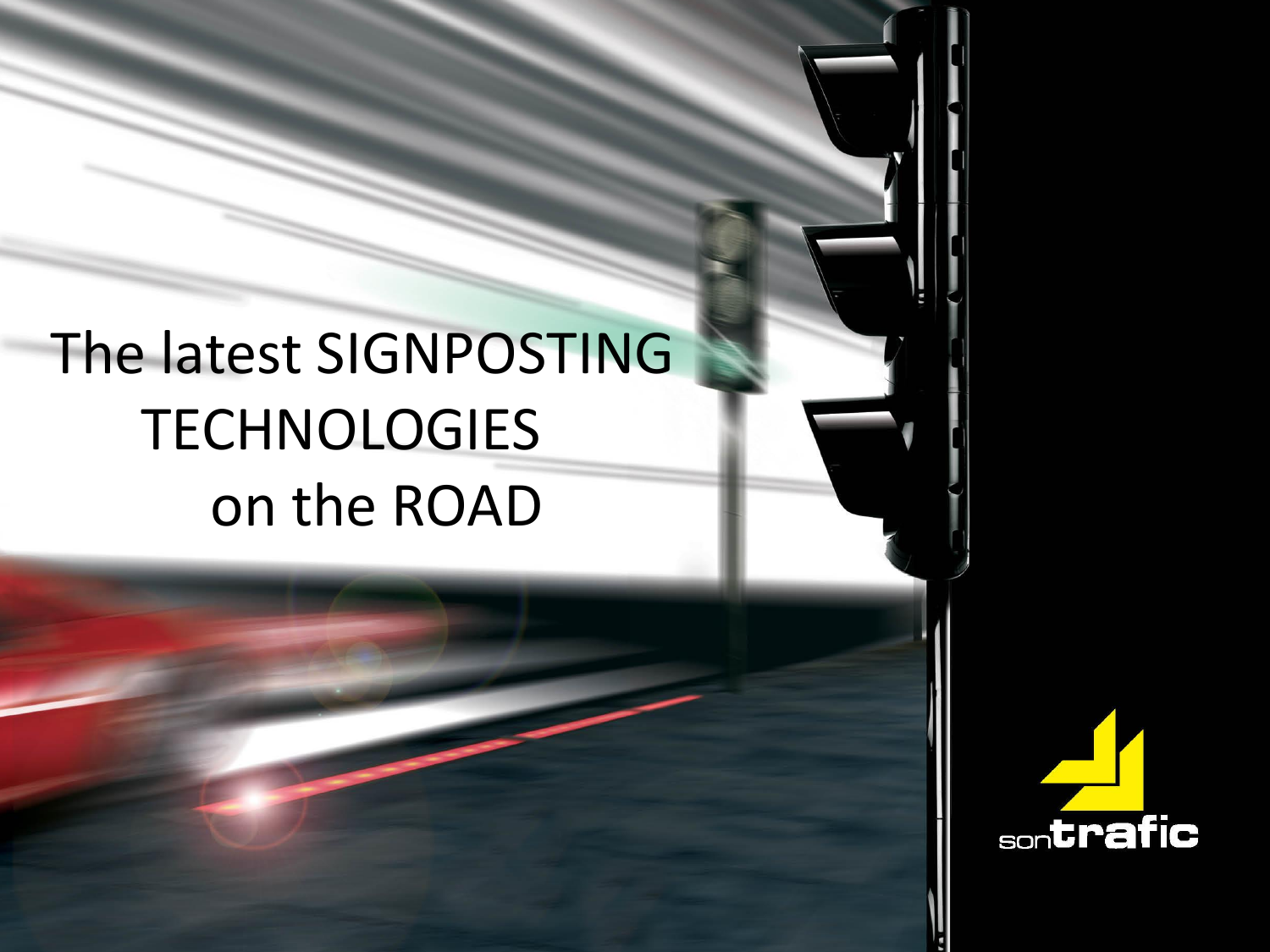### Sontrafic. S.L. was founded in 2003 by a group oftentrepreneurs with an extensive experience in teh technology **industry, with teh visión to innovate the área of road traffic signs.**

Our early works started from our client's clear need to develop a more competitive solution to the existing market. We develop Traffic lights with LED technology, ranging from the traditional traffic light bodies to LED VANGUAR optical modules with new body design traffic light and the development of a new body design traffic lights with a more consistent aesthetic line with new technologies, more stylish, functional, lightweight and durable, providing signaling results in an urban high aesthetic with high quality materials.

A line of sturdy, stylish, and lightweight design, that ensures durability in adverse weather conditions.



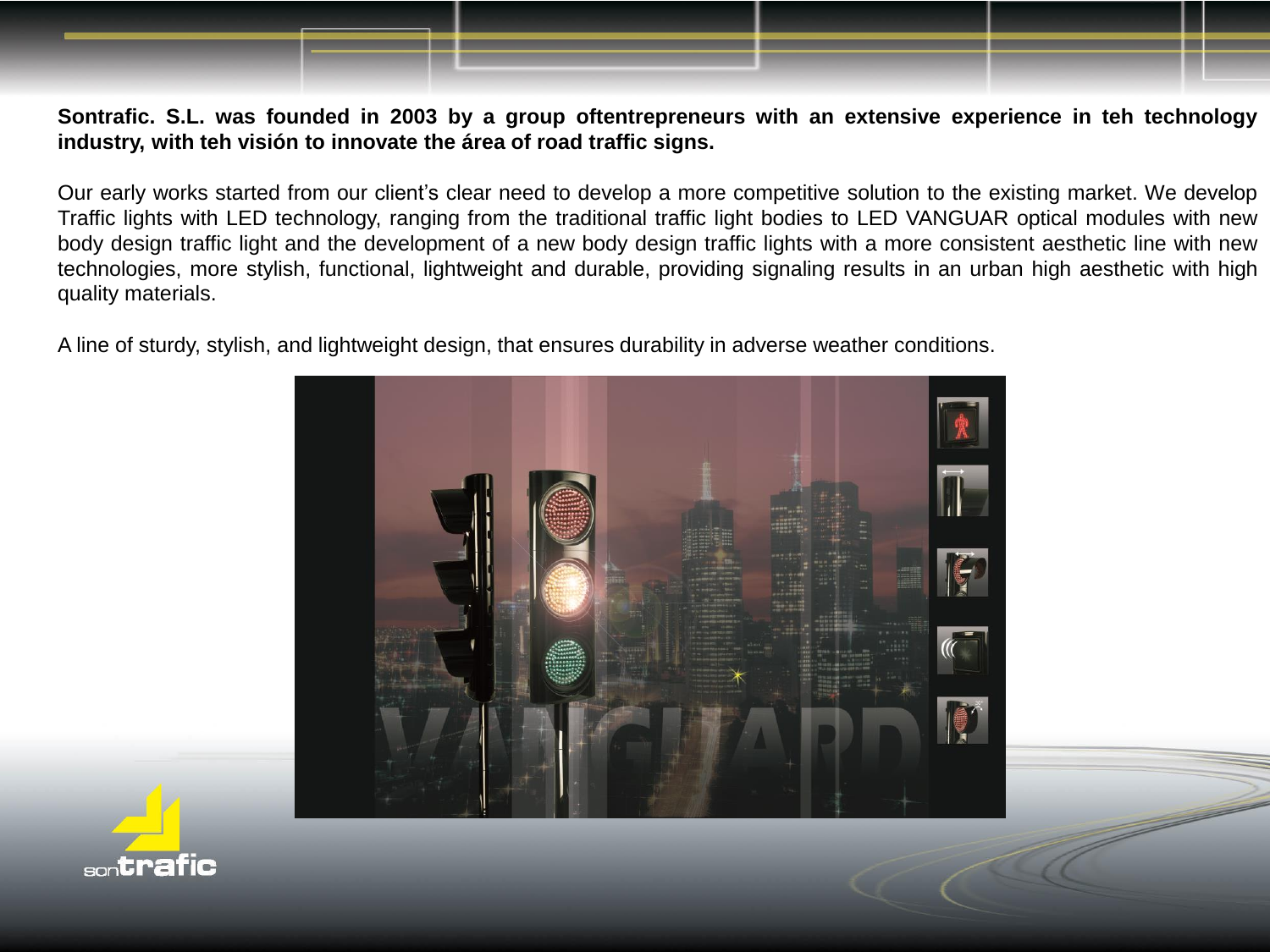**OUR COMPANY SPECIALIZES IN THE DEVELOPMENT AND INTEGRATION OF TECHNOLOGIES**, taking into account the design of systems and equipment solutions for urban and road information.

Our success is based on a commitment for innovation on the experience and technological skills of our company, mastering our chain of high values: design, development, production, maintenance and updating the products and systems offered.

The company is focused on TWO BASED ACTIVITIES.

### **URBAN TRAFFIC LIGHTS AND EQUIPMENT PUBLIC INQUIRIES**

**(LED optics, ST Traffic Light, Traffic Light VANGUARD, SOLAR Beacons, Light Lines.**



**(Electronic information systems, variable message signs signage).**



For each of these markets, Sontrafic, SL meets the necessary knowledge to meet the most demanding projects. Continuously and steadily, the company is committed to developing and improving its products, technologies and equipment.

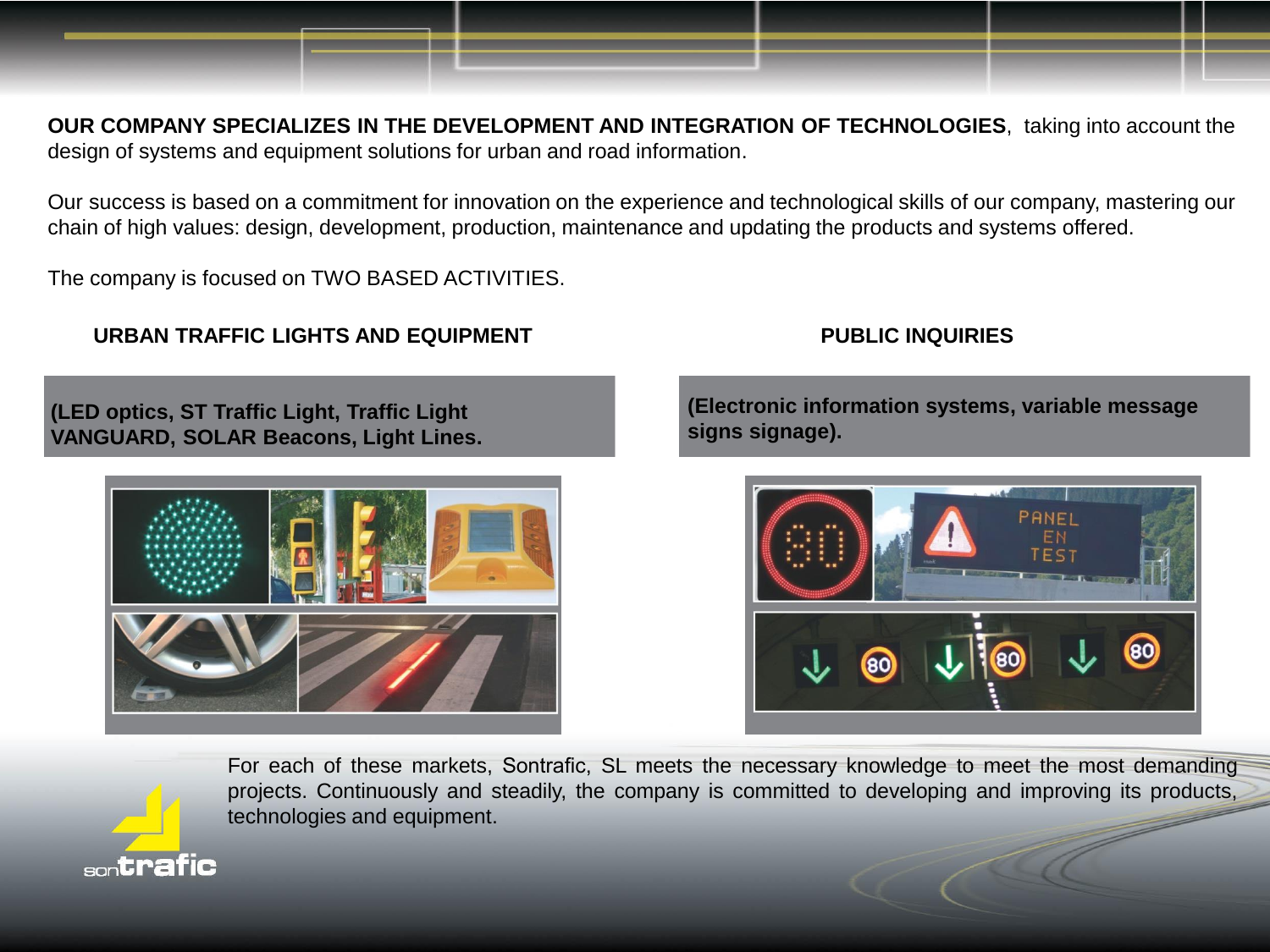**In SONTRAFIC we want:**

**Continuously develop our distinctive features that ensure a sustained competitive advantage nationally and internationally, to ensure our continued leadership in Spain and compete on equal terms in the global market.**

**SONTRAFIC,** leads its offer to customer's high demand on medium and large size projects whose complexity of the solutions is grounded in years of experience, technology, and specialized human resources.

### **Our Mission:**

- Ensure customer satisfaction by providing cutting-edge products and services appropriate to their needs, exceeding expectations and adding value.

- Maintain a creative and innovative attitude, with continuous technological updating, qualification and continuous training of its human resources as essential to success in the present and in the future base.

- Comply with legal requirements and all other applicable on the environment and with its partners, actively preventing occupational and environmental risks;



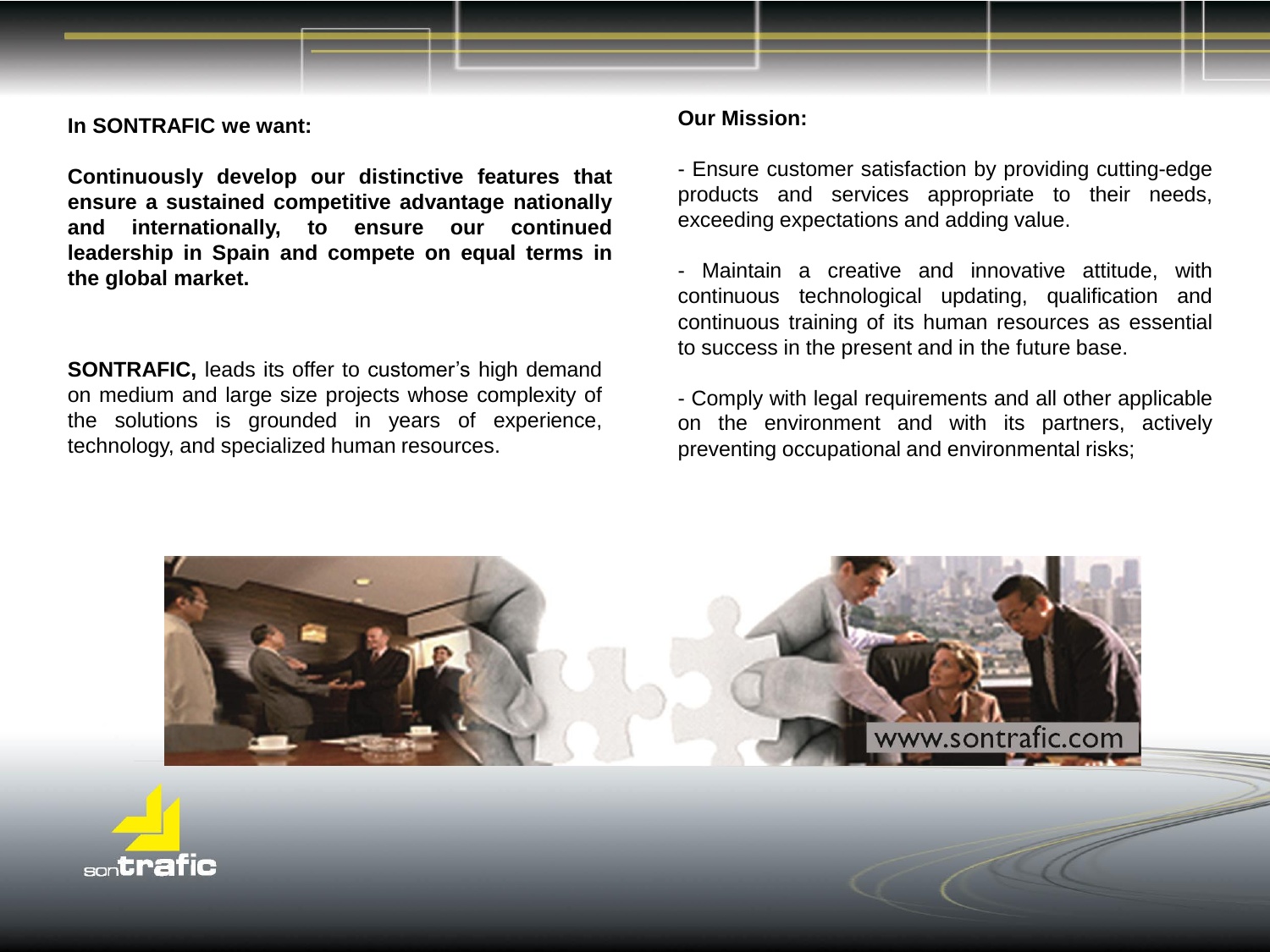

The high level of service that provides **SONTRAFIC** that allows us to respond with skills and flexibility to the challenges set by customers is based on the innovative spirit, determination and constant motivation of a highly experienced, qualified team and lifelong learning.

From its origins, its products and solutions are based on own Research & Development (R & DI).

What makes us stand in our market is the high technological level of service that we are able to offer allowing us to respond to the various challenges and demands facing us.

### **We are:**

- **- Innovative. (Continued investment in R & DI);**
- **- Solid. More than 10 years of experience;**
- **- Flexible. Ability to develop any customized solution and customer needs.Flexibles.**





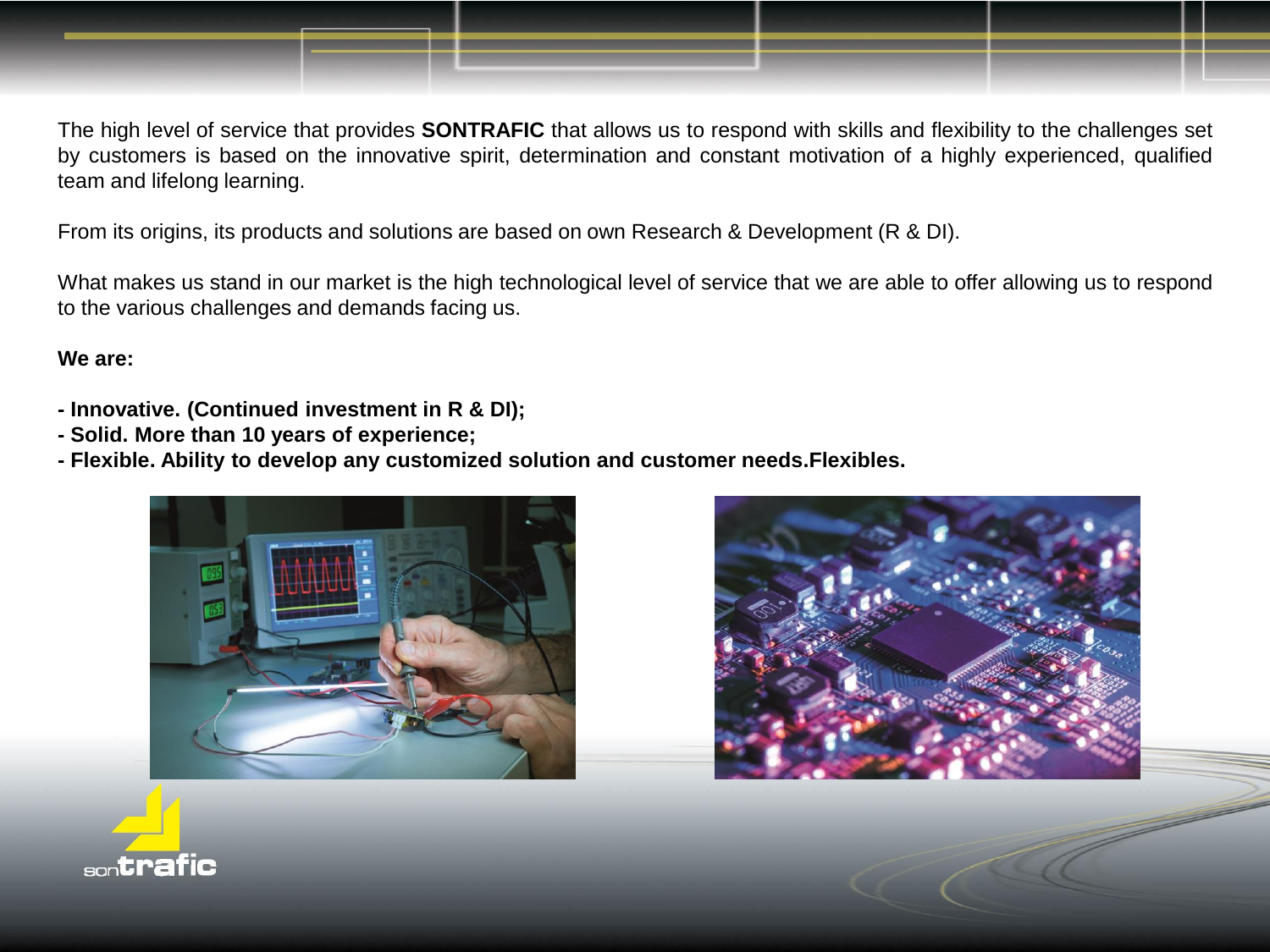

Recently we have incorporated the most modern systems of variable information on LED technology. (VMS) Variable Message Signs.

This incorporation is the result of our partnership with one of the leading manufacturers in the international market in the field of variable message road with extensive experience in the sector, with installations in Spain, Germany, Austria, Poland, Greece, Denmark, etc

Countries with a strong demand for quality standards and certifications to meet: European Standard EN 12966, CE Marked, PNE.199055.1 (PMV-DGT), PNE.199055.2 (DGT Protocol) in Spain, all mandatory